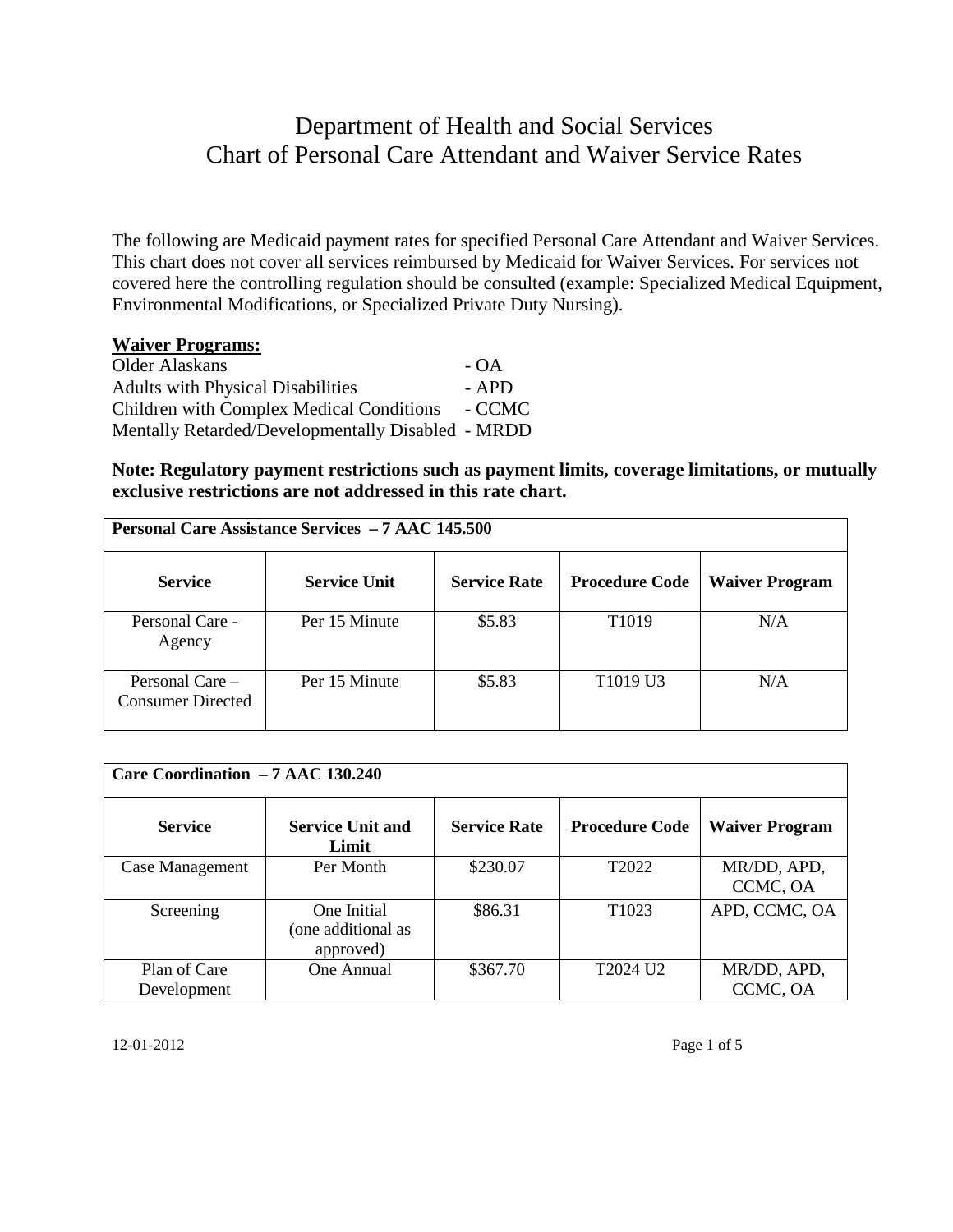| Nursing Oversight and Care Management - 7 AAC 130.235 |                                                                                            |                     |                                  |                              |
|-------------------------------------------------------|--------------------------------------------------------------------------------------------|---------------------|----------------------------------|------------------------------|
| <b>Service</b>                                        | <b>Service Unit</b>                                                                        | <b>Service Rate</b> | <b>Procedure Code</b>            | <b>Waiver Program</b>        |
| Oversight and Care<br>Management                      | Per $15$ minute $-$<br>local (service<br>within 200 miles<br>of provider)                  | \$21.39             | T <sub>1016</sub> U <sub>2</sub> | CCMC,<br>MR/DD, APD-<br>W/DD |
| Oversight and Care<br>Management *                    | Per $15$ minute $-$<br>non-local<br>(recipient greater<br>than 200 miles<br>from provider) | \$85.00             | T1016 U4                         | CCMC,<br>MR/DD, APD-<br>W/DD |

Note: Non-local (greater than 200 miles) means the provider must travel to the recipient in excess of 200 miles. \* Service Rate Updated and Effective on 12-01-12 or later.

## **Residential Supported Living (RSL) – 7 AAC 130.255 - Non- State Government owned and operated provider**

| $\sigma$ peruccu province |                     |                     |                       |                       |
|---------------------------|---------------------|---------------------|-----------------------|-----------------------|
| <b>Service</b>            | <b>Service Unit</b> | <b>Service Rate</b> | <b>Procedure Code</b> | <b>Waiver Program</b> |
| RSL - 5 or fewer beds     |                     |                     |                       |                       |
| per EIN**                 | Per day             | \$138.04            | <b>T2031 UR</b>       | OA, APD               |
| RSL - 6 to 16 beds per    |                     |                     |                       |                       |
| $EIN**$                   | Per day             | \$142.11            | T2031 US              | OA, APD               |
| RSL - 17 or more beds     |                     |                     |                       |                       |
| per EIN**                 | Per day             | \$151.67            | T <sub>2031</sub>     | OA, APD               |
| <b>RSL</b>                | Per day             | \$335.22            | T2031 TG              | OA, APD               |
| Acuity Add-on ***         |                     |                     |                       |                       |

\*\*EIN is the providers Employer Identification as issued by the Internal Revenue Service. The providers residential assisted living beds must be added to determine their total.

**\*\*\*** Per 7 AAC 130.267 requires the recipient receive dedicated 1 to 1 staffing care 24 hours per day.

| Residential Supported Living (RSL) – 7 AAC 130.255 - State Government owned and operated<br>provider |                     |                     |                       |                       |
|------------------------------------------------------------------------------------------------------|---------------------|---------------------|-----------------------|-----------------------|
| <b>Service</b>                                                                                       | <b>Service Unit</b> | <b>Service Rate</b> | <b>Procedure Code</b> | <b>Waiver Program</b> |
| <b>RSL</b>                                                                                           | Per day             | \$151.67            | T <sub>2031</sub>     | OA, APD               |
| <b>RSL</b><br>Acuity Add-on ***                                                                      | Per day             | \$335.22            | T2031 TG              | OA, APD               |

**\*\*\*** Per 7 AAC 130.267 requires the recipient receive dedicated 1 to 1 staffing care 24 hours per day.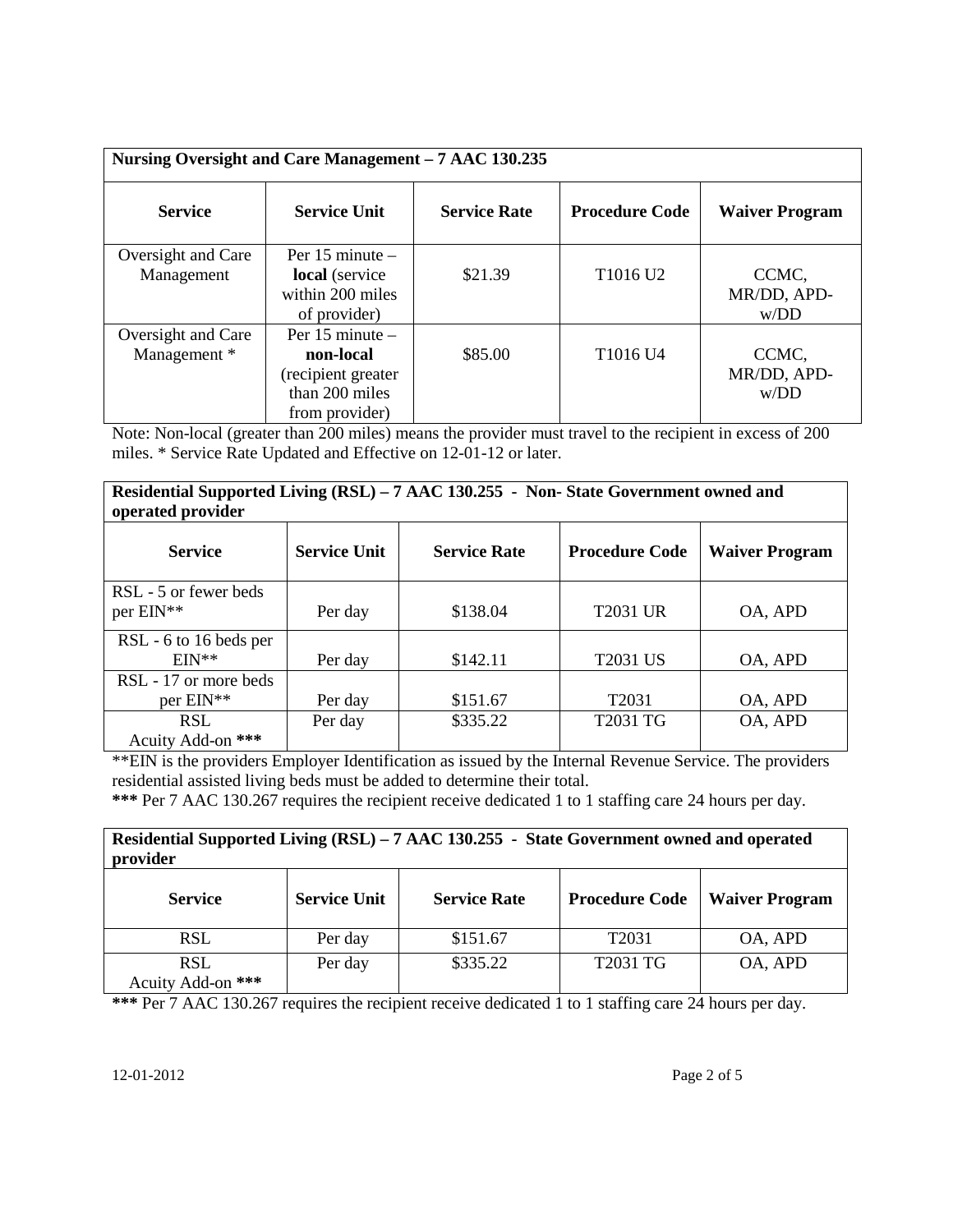| Residential Habilitation – 7 AAC 130.265              |                            |                     |                       |                            |
|-------------------------------------------------------|----------------------------|---------------------|-----------------------|----------------------------|
| <b>Service</b>                                        | <b>Service Unit</b>        | <b>Service Rate</b> | <b>Procedure Code</b> | <b>Waiver Program</b>      |
|                                                       |                            |                     |                       |                            |
| <b>Family Habilitation</b><br>$-$ Adult               | Per Diem                   | \$114.60            | S5140                 | MR/DD, APD                 |
| Shared Care – Adult                                   | Per Diem                   | \$144.70            | S5140 U <sub>2</sub>  | MR/DD, APD                 |
| <b>Family Habilitation</b><br>– Child                 | Per Diem                   | \$143.34            | S <sub>5</sub> 145    | MR/DD, CCMC                |
| Shared Care – Child                                   | Per Diem                   | \$212.51            | S5145 U2              | MR/DD, CCMC                |
| Group Home<br>Habilitation                            | Per Diem                   | \$302.77            | T2016                 | MR/DD, APD,<br><b>CCMC</b> |
| Group Home<br><b>Habilitation Acuity</b><br>Add-on*** | Per Diem                   | \$335.22            | T2016 TG              | MR/DD, APD,<br><b>CCMC</b> |
| Supported Living<br>Habilitation                      | Residential - 15<br>Minute | \$10.19             | T2017                 | MR/DD, APD,<br><b>CCMC</b> |
| In-Home<br>Habilitation                               | In home $-15$<br>Minute    | \$10.19             | T2017 U4              | MR/DD, APD,<br><b>CCMC</b> |

**\*\*\*** Per 7 AAC 130.267 requires the recipient receive dedicated 1 to 1 staffing care 24 hours per day.

|                                                        | <b>Intensive Active Treatment – 7 AAC 130.275</b>                                          |                     |                       |                               |  |
|--------------------------------------------------------|--------------------------------------------------------------------------------------------|---------------------|-----------------------|-------------------------------|--|
| <b>Service</b>                                         | <b>Service Unit</b>                                                                        | <b>Service Rate</b> | <b>Procedure Code</b> | <b>Waiver Program</b>         |  |
| Time limited<br>intervention,<br>treatment, or therapy | Per $15$ minute $-$<br>local (recipient<br>within 200 miles<br>of provider)                | \$21.39             | T2034 U <sub>2</sub>  | CCMC,<br>MR/DD, APD -<br>W/DD |  |
| Time limited<br>intervention,<br>treatment, or therapy | Per $15$ minute $-$<br>non-local<br>(recipient greater<br>than 200 miles<br>from provider) | \$42.78             | T2034 U4              | CCMC,<br>MR/DD, APD -<br>W/DD |  |

Note: Intensive Active Treatment does not include services for routine and on-going behavioral challenges, or related to administration of care though training of staff. Non-local (greater than 200 miles) means the provider must travel to the recipient in excess of 200 miles.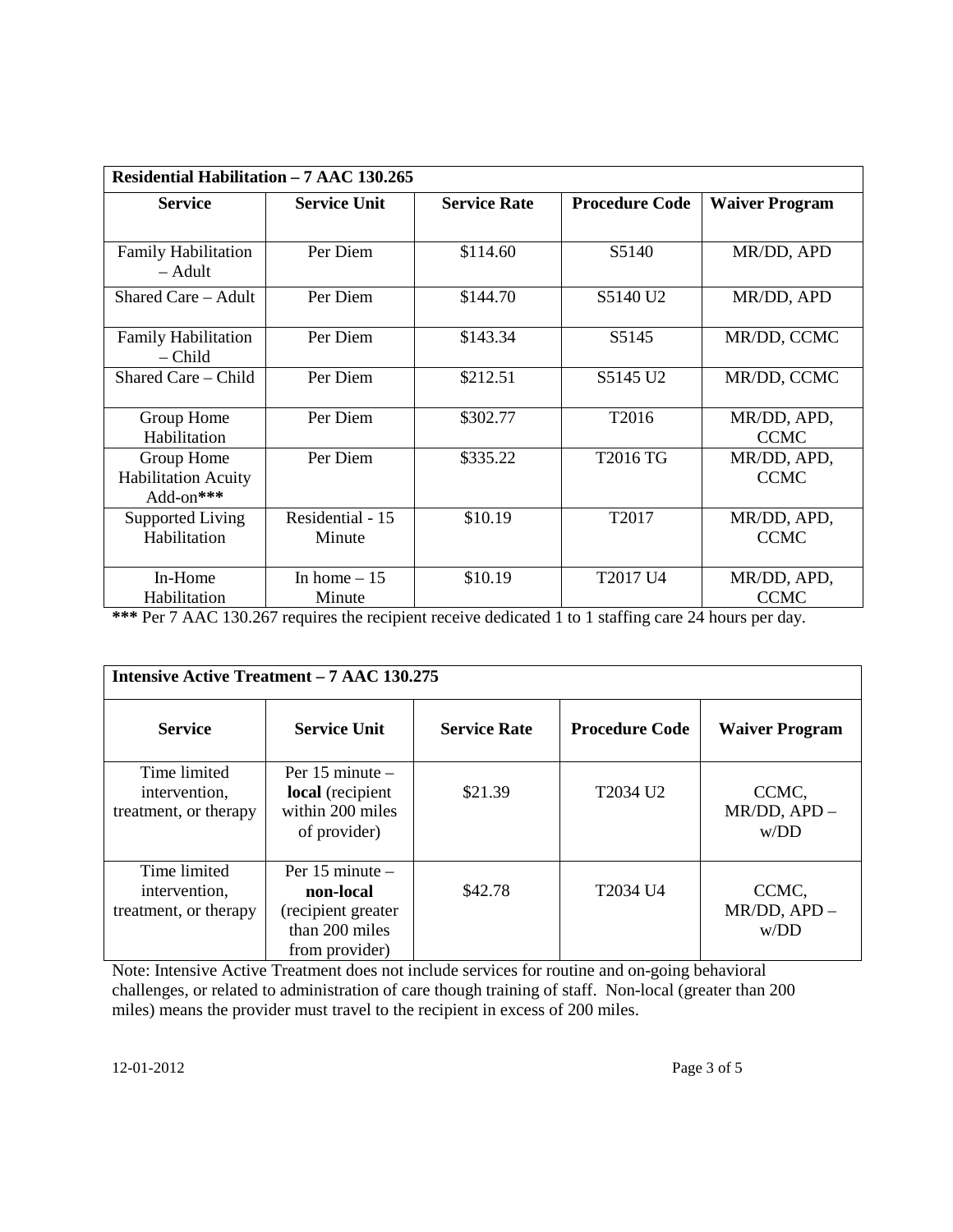| <b>Various</b>                                       |                                                      |                      |                       |                              |
|------------------------------------------------------|------------------------------------------------------|----------------------|-----------------------|------------------------------|
| <b>Service</b>                                       | <b>Service Unit</b>                                  | <b>Service Rate</b>  | <b>Procedure Code</b> | <b>Waiver Program</b>        |
| Day Habilitation<br>7 AAC 130.260                    | 15 Minute                                            | \$10.23              | T2021                 | MR/DD, CCMC,<br>$APD - w/DD$ |
| Supported<br>Employment<br>7 AAC 130.270             | 15 Minute                                            | \$11.59              | T2019                 | MR/DD, CCMC,<br>$APD - w/DD$ |
| Chore<br>7 AAC 130.245                               | 15 Minute                                            | \$6.40               | S5120                 | MR/DD, APD,<br>CCMC, OA      |
| <b>Adult Day Service</b><br>7 AAC 130.250            | Per Half Day                                         | \$60.28              | S5101                 | OA, APD wo/DD                |
| Meals<br>7 AAC 130.295                               | Home Delivered<br>Per Meal                           | \$20.80              | S5170                 | MR/DD, APD,<br>CCMC, OA      |
| <b>Congregate Meals</b><br>7 AAC 130.295             | Per Meal                                             | \$20.21              | T2025                 | MR/DD, APD,<br>CCMC, OA      |
| Transportation<br>7 AAC 130.290                      | Per Trip-<br>Attendant or<br>Escort                  | \$14.08              | T2001                 | MR/DD, APD,<br>CCMC, OA      |
| Transportation<br>7 AAC 130.290                      | Per Trip up to 20<br>miles - Recipient               | \$14.08              | T2003                 | MR/DD, APD,<br>CCMC, OA      |
| Transportation<br>7 AAC 130.290                      | Per Trip greater<br>than 20 miles -<br>Recipient     | \$28.17              | <b>T2003 TN</b>       | MR/DD, APD,<br>CCMC, OA      |
| Transportation<br>7 AAC 130.290                      | Paratransit<br>provider Per Trip<br>- Recipient **** | \$28.17              | <b>T2003 CG</b>       | MR/DD, APD,<br>CCMC, OA      |
| Specialized private<br>duty nursing<br>7 AAC 130.285 | 15 minute<br><b>Nurse</b>                            | Per<br>7 AAC 145.250 | T1002U2               | $MR/DD + 21$ ,<br>APD, OA    |
| Specialized private<br>duty nursing<br>7 AAC 130.285 | 15 minute<br>LPN/LVN                                 | Per<br>7 AAC 145.250 | T1003U2               | $MR/DD + 21$ ,<br>APD, OA    |

\*\*\*\* Paratransit providers defined under 49 CFR 37 Subpart F.

12-01-2012 Page 4 of 5